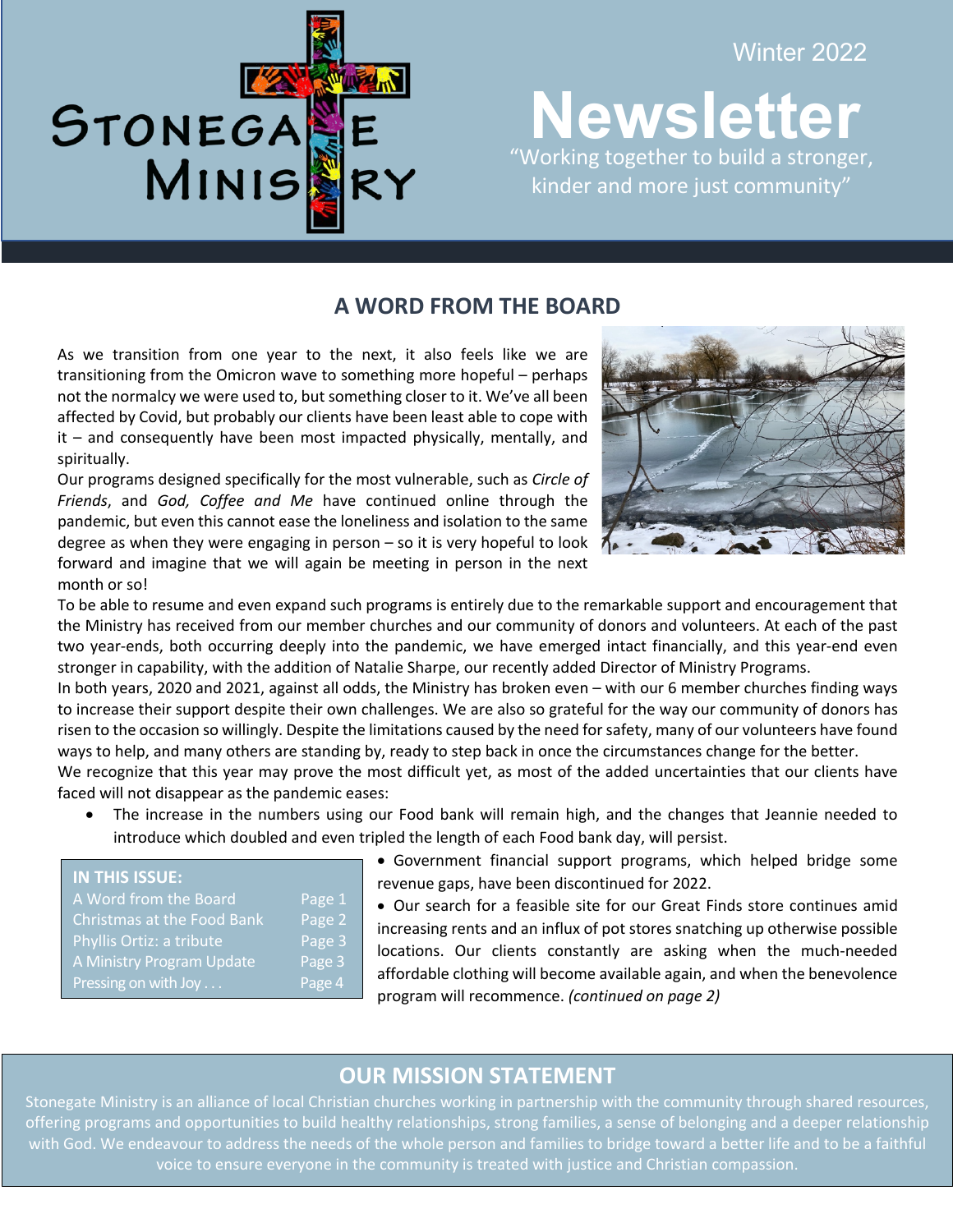

'

*(continued from page 1)* We are grateful not only for your financial support but also your prayers for the ministry. As a board we feel that God wants us to continue serving the Lake Shore community but so far, our search has not been successful. We would ask that you remember in your prayers especially our ongoing search for a Great Finds location and our staff as they reopen our programs.

Peter Patterson, Chair Stonegate Ministry Board

# **CHRISTMAS AT CCSJ FOOD PANTRY**

December is a very busy month at Christ Church St. James Food Pantry. We see more of our food bank clients during this month than any other month. We have been fortunate this year that the Covid-19 pandemic did not affect our traditional Christmas events held at the food bank.

On Saturday December 11, CCSJ Food Pantry held our Annual **Toy Mountain**. Food Bank clients with children ages 14 years and younger were able to choose a new toy, game, puzzle or activity set for their children. The *response for toy donations* was phenomenal this year! There were many people



looking to make an impact with their outreach. Not only did we receive many donations from the community, and members and friends of our partner churches and organizations, we also received a tremendous amount of donations from *Alderwood United Church* who distributed 5,000 flyers to their surrounding neighbourhood on our behalf! The result was that we received so many toys, games, puzzles and activity sets that we were able to share the bounty with Women's Habitat and other families in need. Many thanks go out to all who contributed! On Wednesday December 22, Food Bank clients were provided with Stonegate Ministry's Annual Christmas card scripted with blessings for a joyful holiday and which included grocery gift cards for families to use to purchase additional food and supplies. The gratefulness and appreciation in the eyes of many of the families showed that our continuous service makes a difference in their lives especially during this second year of the pandemic. Though times continue to be uncertain and discouraging at the moment, we are blessed to be amongst people



who continue to do God's work in their everyday lives. It can be seen through the work of dedicated volunteers and the generosity and thoughtfulness of many donors trying to make a positive difference. But true blessing can be seen among those families in need, who continue to smile and give thanks even though their lives are filled with daily challenges and struggles.

#### Jeannie Martinez,

Food Bank Co-Manager and Great Finds Manager

#### **PHYLLIS ORTIZ: A TRIBUTE**

In 2010 the Stonegate **Prayer for You** ministry began under the leadership of Phyllis Ortiz, who led 7 faithful ecumenical women in intercessory prayer for all who requested via prayer4you@stonegateministry.ca or (416-255-6282). Phyllis has recently stepped down as leader of **Prayer for You** and we have been blessed by her leadership, friendship and faithful prayers and are so grateful for the God-given gifts she has shared with us at Stonegate Ministry.

We are pleased to announce that Carol-Anne Foty, a member of Prayer For You has accepted the leadership of this important ministry.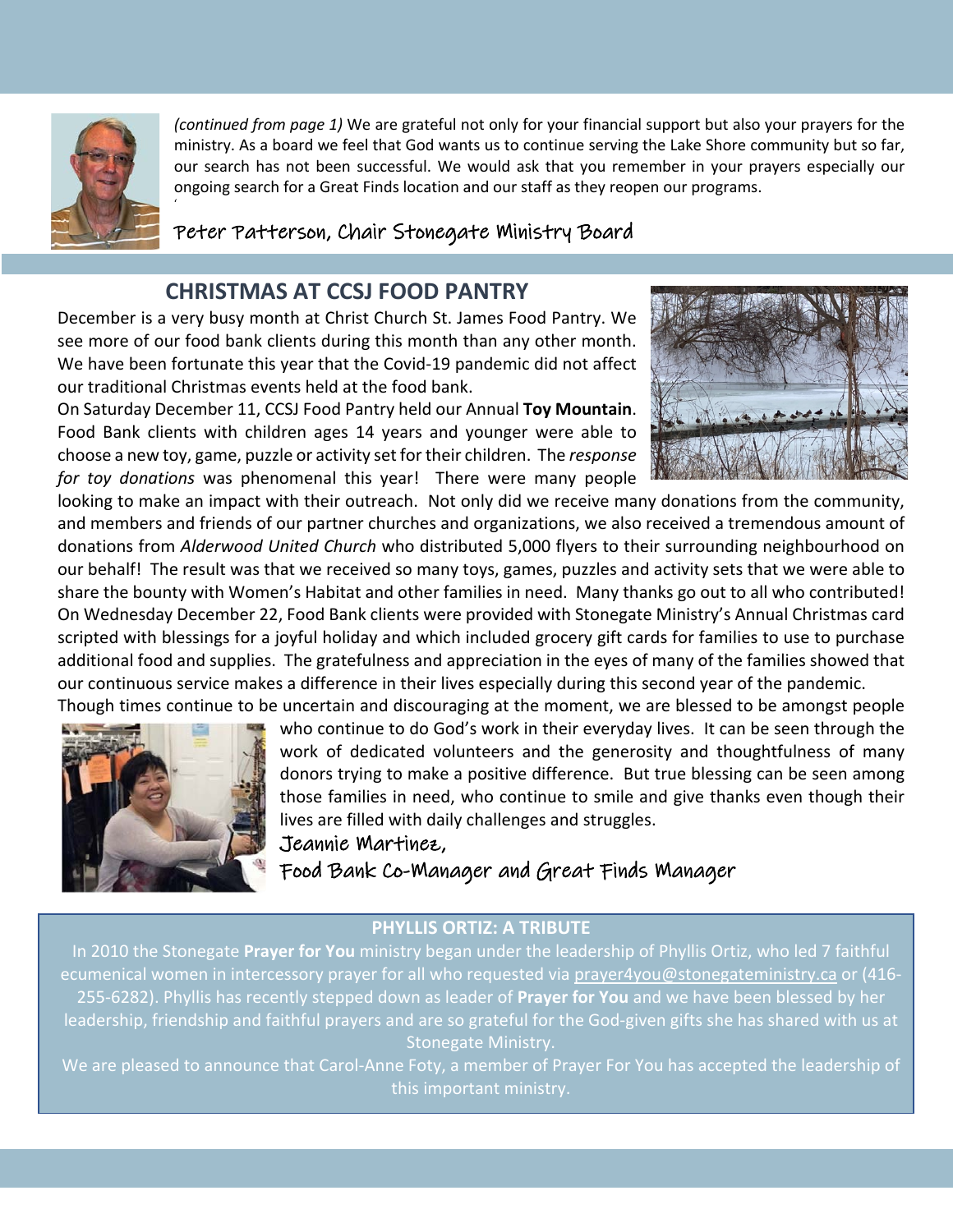# **A MINISTRY PROGRAM UPDATE**



Happy New Year Stonegate Ministry! I greet you with great enthusiasm and outlook for the year 2022. I am encouraged within myself to make intentional steps *towards joy, peace of mind and charit*y, and in doing so I am determined to make this attitude as infectious as possible. It has been a wonderful start with Stonegate Ministry as I have witnessed the great effort that everyone has put forward.

Congratulations are in order for the team who worked relentlessly for our annual fundraising event which was indeed successful. It was a pleasure to hear the positive feedback and to know that Stonegate Ministry's impact is being felt, appreciated, and supported within our community.

I have had the opportunity to participate and witness the dynamic force of many of the programs that have been running effectively even during this unprecedented time. As Jeannie has reported, **CCSJ Food Pantry** was able to continue serving the community ensuring food security for our clients and adding an extra sparkle of hope and enjoyment to those receiving gifts for their children and a food voucher that they were able to use for a special family treat over the Christmas season.

As I interacted with each client during this past month, I couldn't help but feel the warmth that was conveyed by the program participants, confidently knowing that there were a few less things for them to worry about during this holiday season. I saw the faces of children light up as they received a book bag from the **Get Reading** program, and I stole a moment of joy for myself as I sang Christmas Carols led by Bruce Smith during the **Circle of Friends** Christmas Sing-A-Long day. Moments like these gave the opportunity for people to focus on and cherish the real message of Christmas - which is indeed the gift we all received through Christ our Lord.

We are not ignorant of the fact that a lot is still happening in our world. Many of us are coping with the challenges that are present and dealing with circumstances in life that we never imagined we would encounter. However,

the gift of life and hope that Stonegate Ministry has faithfully provided over the years is needed now more than ever.

I urge us to come together and connect with each other during this time. We are stronger together and there are so many people who are eager to interact with us in a variety of ways. A simple way to start is to log on to our social media and *share* with your friends and family what you see *happening in Stonegate Ministry*. We want to let our community know that we are still here, and we care about them.

> Natalie Sharpe, Director of Ministry Programs